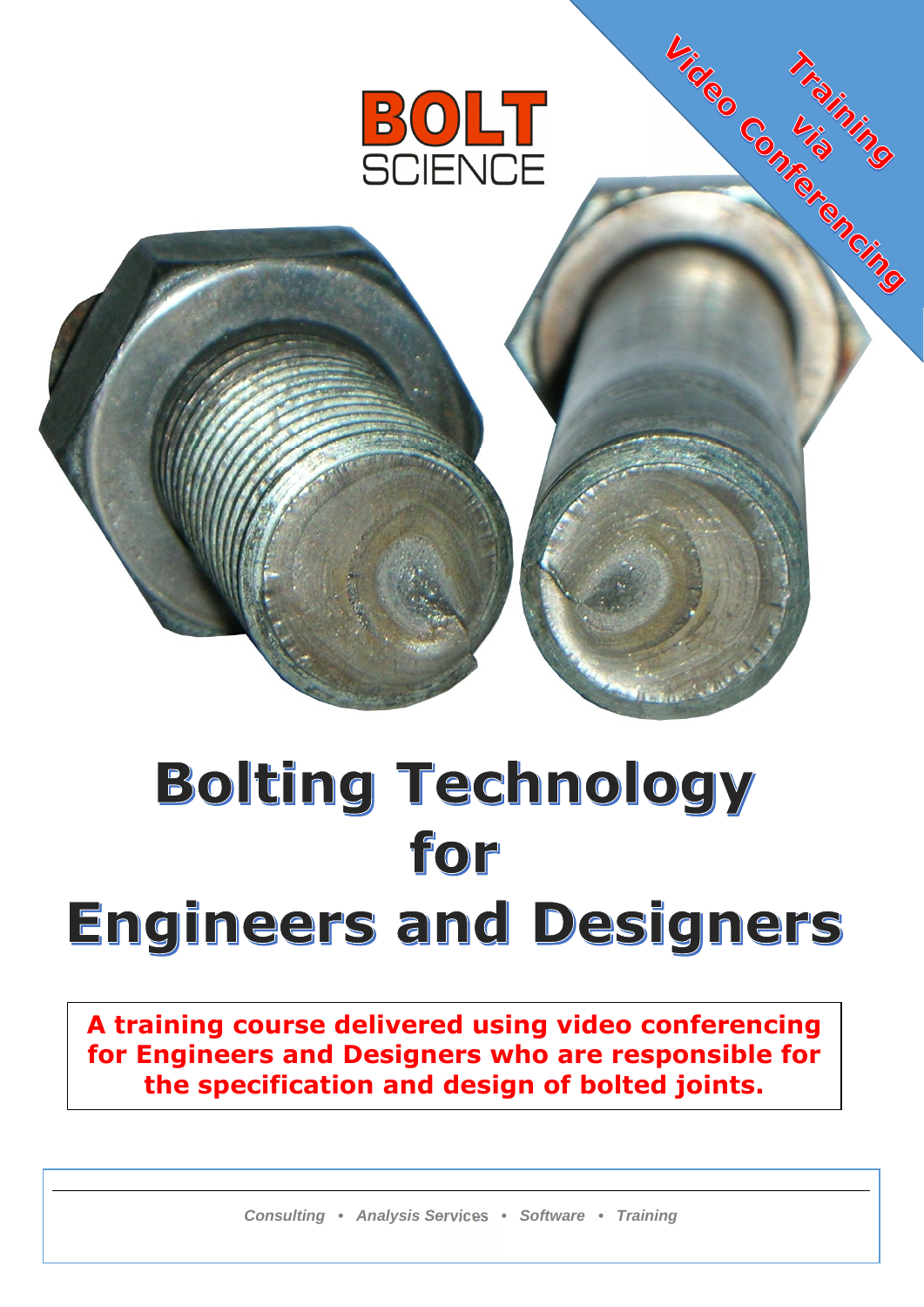

# Training using Video Conferencing

The training course: Bolting Technology for Engineers and Designers can now be delivered using video conferencing technology, such a Zoom. This training can be provided to individuals independent of their geographic location, so long they have a broadband Internet connection. This is the same training that has been delivered physically world-wide and receives very positive feedback.



## *Introduction*

Advances in technology has made the wide-spread use of live streaming commonplace. Lockdowns, home working and social distancing have made the use of webinars and virtual classrooms in organisations the norm rather than a novelty.

Video conferencing provides the capability to provide individualised instruction with a personal connection while reaching a larger audience than ever before.



## *Collaborative problem solving*

Video conferencing can allow a short specialised fragment of training to occur that would otherwise be cost prohibitive. For example, bring a team up to speed quickly on the state of the art on a particular topic to assist in the solution of service and production issues related to bolting. For example, a two-hour training on the causes of the self-loosening of fasteners to facilitate a team solving a service problem.

## *Advantages of Training using Video Conferencing*

*The rise of online teaching has transformed the way we can learn and work together. With the ability to reach larger audiences, there are a number of advantages offered by video conferencing:* 

- o **Flexibility.** One of the advantages of this type of training is that it provides more flexibility when teams are dispersed. A user can still easily participate in training delivered via video conferencing on a laptop, smartphone, iPad or other mobile devices.
- o **Effective communication.** In many situations, learning face to face is still preferable. Training via video conferencing allows participants to ask questions in real time and also pickup on non-verbal communication which can assist the learning process.
- o **Enhanced staff training.** By eliminating time and space barriers, training can be facilitated in what would otherwise be lost time and can facilitate on-going education.
- o **Higher productivity and efficiency.** By eliminating time and space barriers, training using video conferencing can lower costs on business travels and staff training.

*For more information and a quote, contact Bill Eccles at Bolt Science on +44 1257 411503 or via email at training@boltscience.com* 

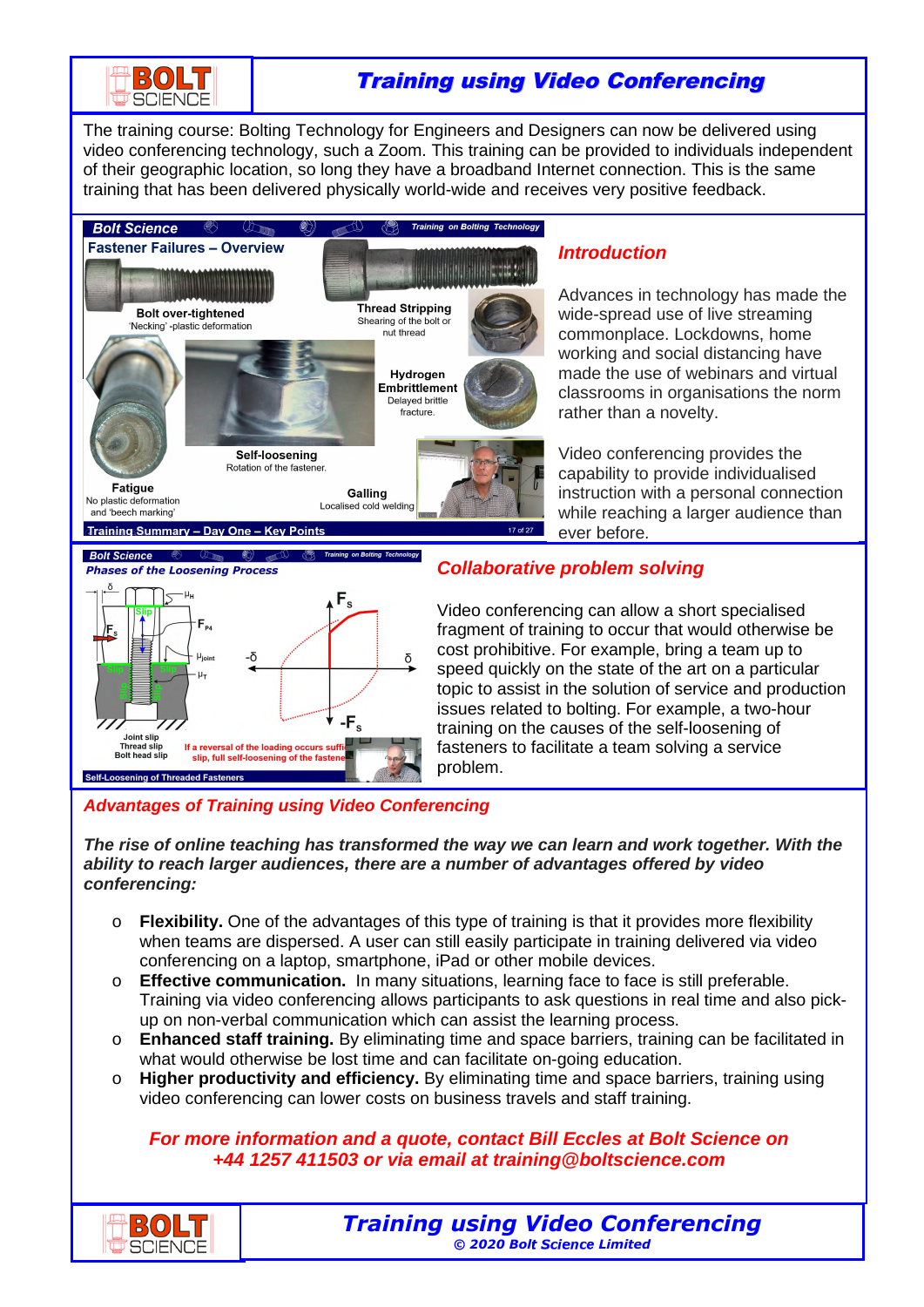

# Bolting Technology for Engineers and Designers

The material covered in this training course is presented below. Each person will be provided with a training course handbook and work, either in PDF or physical format. These will allow you to log onto the training from wherever you have an Internet connection, at whatever time, on whatever device provides web access. The course is made up of a number of presentations, quizzes and other material.

Included in the training are case studies. These case studies are drawn from various industry sectors. Catastrophic accidents have occurred as a result of the failure of bolted joints, they illustrate what can go wrong when bolted joints fail and what lessons can be learned. There is a course handbook provided as part of the training that can be viewed online and downloaded and printed.

#### *Introduction to Threaded Fasteners*

- *Some thread terminology.*
- *Background to modern threads the roles of Whitworth and Sellers and the development of the metric thread.*
- *The difference between a fine and coarse thread and the advantages/disadvantages of each.*
- *The basic profile of Unified and metric thread forms. Thread tolerance positions and grades and the*
- *different tolerance classes that are available.*
- *The stress area, what it is and how is it derived.*

#### *Strength of bolts*

- *The principles of bolt elongation, bolt stress and load.*
- *Yield, tensile strength and proof load properties.*
- *Details of common bolting specifications.*
- *Upper and lower strength limits for bolts.*
- *Bolt and nut head markings and identification of correct components.*
- *Stainless steel fasteners ISO 3506, Duplex and Super Duplex stainless steel fasteners*
- *Nut/bolt combinations, nut strength versus bolt strength.*
- *Upper and lower temperature limitations of common bolting materials.*

#### *Why bolts should be tightened*

- □ The "Bolted Joint Enigma" and why is tightening a bolt important?
- $\Box$  How a preload joint sustains an axial load.
- $\Box$  Joint separation what is it and why is it important.
- $\square$  Why tightening bolts is important for shear loaded joints.
- $\square$  Explanation of why the bolt usually sustains a small proportion of an axial load.
- $\Box$  A case study of bolt failure in which part of the fastener was not tightened.

#### *Fastener Failure Modes*

- *Overview of the ways threaded fasteners can fail.*
- *Manufacturing Related Quality Defects.*
- *Design Related Quality Defects.*
- *Failure by insufficient preload examples including joint slip, joint separation and gasket sealing failures. Fatigue failure of bolts.*
- *Thread Stripping Failures internal and external threads.*
- *Bolt overload from applied forces.*

EKO JETI **SCIENCE** 

*Bearing stress under the bolt head or nut face.* 

# *Methods of Tightening Threaded Fasteners*

- *Overview of the methods used to tighten bolts.*
- *Load-angle of turn graph for a bolt tightened to failure.*
- 
- *Torque controlled tightening method. Torque-angle tightening below the yield point.*
- *Projected angle tightening method below the yield point.*
- *Yield point tightening using incremental angle method.*
- *Yield point tightening method using slope measurement.*
- *Torque-angle tightening method into the plastic region.*
- *Yield control tightening plus an angle increment.*
- *Limited re-use of bolts sustaining plastic deformation.*
- *Bolt tensioning using hydraulic tensioning method.*
- *Tightening by elongation measurement.*
- *Heat tightening of large bolts*
- *Tension indicating methods using load indicating bolts and washers.*
- *Use of ultrasonic's for bolt tightening.*



#### *Torque Control*

- *What is meant by a tightening torque. Units used to measure torque.*
- *What are the consequences of not applying sufficient torque to a bolt.*
- *How torque is absorbed by a nut/bolt assembly.*
- *The torque-tension graph.*
- *The relationship between the tightening torque and the resulting bolt preload (tension).*
- *The factors which affect the torque-tension relationship.*
- *The nut factor method of determining the correct tightening torque.*
- *Using the full torque-tension equation to determine the appropriate tightening torque.*
- *Example calculation of how to determine the correct tightening torque.*
- *Scatter in the bolt preload resulting from friction variations.*
- *Determining the bolt preload (tension) resulting from a tightening torque.*
- *Prevailing torque fasteners (such as those containing a nylon insert) and how it affects the torque distribution and what is the correct torque to use.*
- *Tests to determine the coefficient of friction of threaded fasteners.*
- *Training using Video Conferencing © 2020 Bolt Science Limited*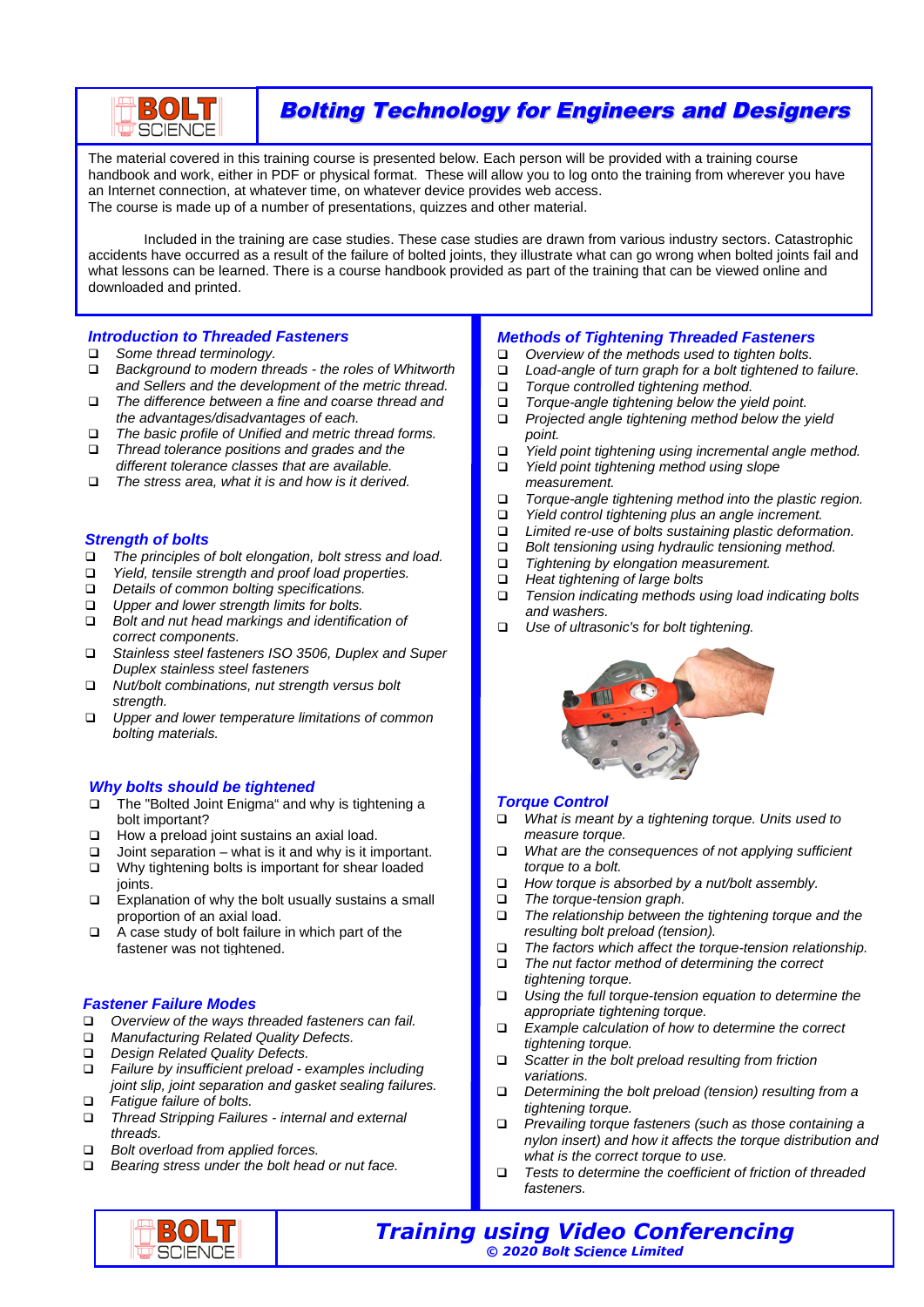

## Bolting Technology for Engineers and Designers

#### *Self-Loosening of Threaded Fasteners*

- *Non-rotational loosening (relaxation) and rotational loosening (self-loosening).*
- *Have an overview of the research completed over the last 50 years into establishing the cause of the selfloosening of threaded fasteners.*
- *Appreciate the forces that are acting on the threads that tend to self loosen a fastener. Why fine threads can resist loosening better than coarse threads. The inclined plane analogy.*
- *Learn about the work completed by Goodier and Sweeney into loosening due to variable axial loading.*
- *The work completed by ESNA and the theory of shock induced loosening and resonance within fasteners.*
- *The MIL-STD 1312-7 vibration test for fasteners.*
- *Junker's theory on self-loosening of fasteners and why fasteners self-loosen.*
- *The Junkers/transverse vibration test for fasteners.*
- *The influence that vibration amplitude has on the fastener self-loosening rate.*
- *Preload decay curves and the effectiveness of various fastener types in resisting vibrational loosening.*
- *The findings of Haviland and Kerley and how fasteners can come loose as a result of bending, shock or impact and differential thermal expansion.*
- *Conclusions from the research and how loosening can be prevented.*

## *VDI 2230 Systematic Calculation of Bolted Joints*

- $\Box$  Why are systematic methods important? Development of Joint Diagrams.
- VDI 2230 Background and range of validity.
- □ Key concepts of VDI 2230, failure modes of bolted joints
- VDI 2230 The Calculation Steps
- $\Box$  Initial bolt sizing
- Determining the Tightening Factor
- Determining the minimum clamp load
- Determining the load factor
- $\Box$  Relaxation/embedding loss in bolted joints
- Effect of temperature change.
- $\Box$  How to determine the minimum assembly preload
- $\Box$  Determining the maximum assembly preload
- $\Box$  Establishing the bolt assembly stress  $\Box$  Determining the bolt working stress
- Determining the bolt working stress
- $\Box$  Establishing the alternating stress in the bolt
- $\Box$  Importance of the bearing stress under the nut
- □ Thread stripping checks
- □ Joint slip and bolt shear stress
- Limitations of VDI 2230
- □ Software of VDI 2230 calculations



#### *Preload Requirement Charts*

- $\Box$  How to prevent the majority of bolting issues.
- $\Box$  Determining the maximum and minimum preloads.
- $\Box$  How to calculate the likely embedding loss.
- □ Establishing the axial force requirement.
- $\Box$  Establishing the shear force requirement.
- $\Box$  Determining the total force requirement for the joint
- □ Example calculations
- $\Box$  Ways in which a bolting design problem can be resolved.
- $\Box$  Example problems for the student to resolve.

#### *Bolts in Direct Shear and Axially Loaded*

- □ The difference between a friction grip and a joint whose bolts are in direct shear.
- $\Box$  The effect of having bolts in direct shear when a friction grip joint is more appropriate.
- $\Box$  Joints in single and double shear.
- $\Box$  The shear capacity of bolts in direct shear and the importance of the location of the shear plane.
- $\Box$  The ratio of shear strength to tensile strength for steel.
- $\Box$  How to determine the shear strength of bolts in direct shear.
- □ Joints consisting of multiple bolts.
- $\Box$  Joints in direct shear and axially loaded as well.



#### *Fatigue of Threaded Fasteners*

- □ Background to fatigue failures.
- $\Box$  An explanation of what is fatigue.
- $\Box$  The causes of fatigue to be able to recognise this type of failure.
- $\Box$  Beach marking and why fatigue failures usually occur in the threads.
- □ The S-N diagram and the endurance strength of a threaded fastener.
- $\Box$  The difference between the load acting on a joint and that sustained by a bolt.
- $\Box$  The different approaches that can be used to establish the endurance strength of a pre-tensioned threaded fastener.
- $\Box$  The effect that joint face angularity can have on the fatigue performance of a fastener.
- $\Box$  How the fatigue performance of a bolt can be improved.
- $\Box$  The effect that bolt diameter has on fatigue performance.
- *Training using Video Conferencing © 2020 Bolt Science Limited*